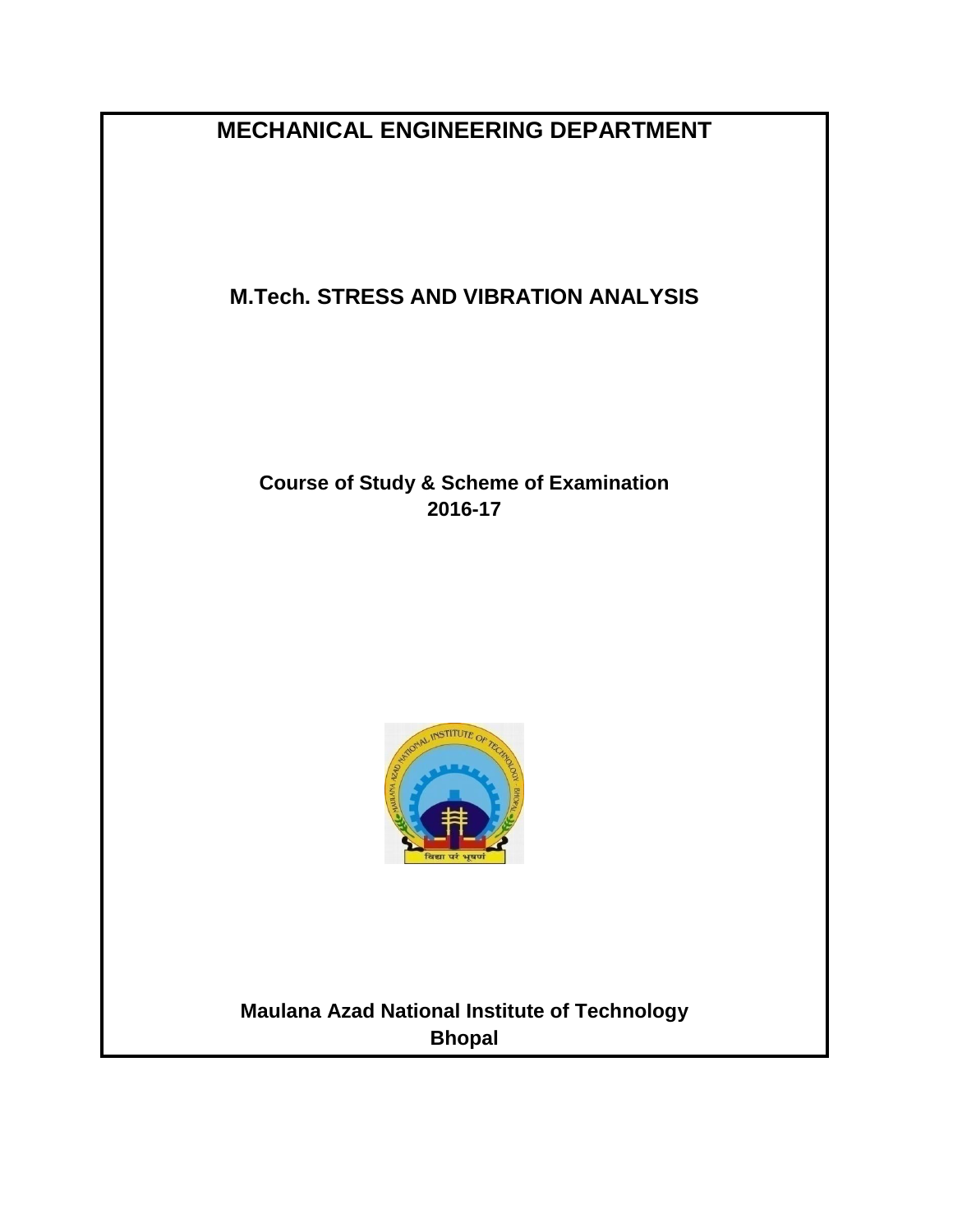## **M.TECH. IN STRESS AND VIBRATION ANALYSIS**

| Course         | Subject                                 | <b>Scheme of Studies</b> |               | <b>Credits</b>  |                |
|----------------|-----------------------------------------|--------------------------|---------------|-----------------|----------------|
| <b>Number</b>  |                                         | Periods per week         |               |                 |                |
|                |                                         |                          |               | P               |                |
| <b>MTH511E</b> | <b>Advanced Engineering Mathematics</b> | 3                        |               |                 | 3              |
|                | & Optimization Techniques               |                          |               |                 |                |
| SV512          | <b>Theory of Elasticity</b>             | 3                        |               |                 | 3              |
| SV513          | Theory of Vibrations - I                | 3                        |               |                 | 3              |
|                | Elective - 1                            | 3                        |               |                 | 3              |
|                | Elective - 2                            | 3                        |               |                 | 3              |
|                | Open elective-1                         | 3                        |               |                 | 3              |
| SV514          | <b>Vibration Analysis Laboratory</b>    |                          |               | $\mathcal{P}$   | 2              |
| SV515          | Seminar 1 and mini project              |                          | $\mathcal{P}$ |                 | $\overline{2}$ |
|                |                                         |                          |               | Total credit 22 |                |

#### *First Semester*

## *Second Semester*

| Course          | Subject                             | <b>Scheme of Studies</b> |   |                | Total         |
|-----------------|-------------------------------------|--------------------------|---|----------------|---------------|
| <b>Number</b>   |                                     | Periods per week         |   | Credits        |               |
|                 |                                     |                          |   | Р              |               |
| SV521           | <b>Experimental Stress Analysis</b> | 3                        |   |                | 3             |
| SV522           | Theory of Plates                    | 3                        |   |                | 3             |
| SV523           | Theory of Vibrations - II           | 3                        |   |                | 3             |
|                 | Elective - 3                        | 3                        |   |                | 3             |
|                 | Elective - 4                        | 3                        |   |                | 3             |
|                 | Open elective-2                     | 3                        |   |                | 3             |
| <b>SV524</b>    | <b>Experimental Stress Analysis</b> |                          |   | $\mathfrak{p}$ | $\mathcal{P}$ |
|                 | Laboratory                          |                          |   |                |               |
| SV525           | Seminar 2 and mini project          |                          | 2 |                | $\mathcal{P}$ |
| Total credit 22 |                                     |                          |   |                |               |

#### **List of department Electives**

SV531 Advanced Machine Design SV-532 Theory of Elastic Stability SV533 Theory of Plasticity SV-534 Product Design & Development SV535 Earthquake Engineering SV-536 Non-linear & Random Vibrations SV537 Stress & Vibration Analysis in Turbo-machinery SV538 Rotor Dynamics & Balancing SV-539 Analysis & Design of Shells SV541 Analysis of Composite Structures SV542 Computer Aided Design SV543 Mechanics of Composite Materials

## **List of Open Elective**

SV 551 Finite Elements Method SV552 Condition Monitoring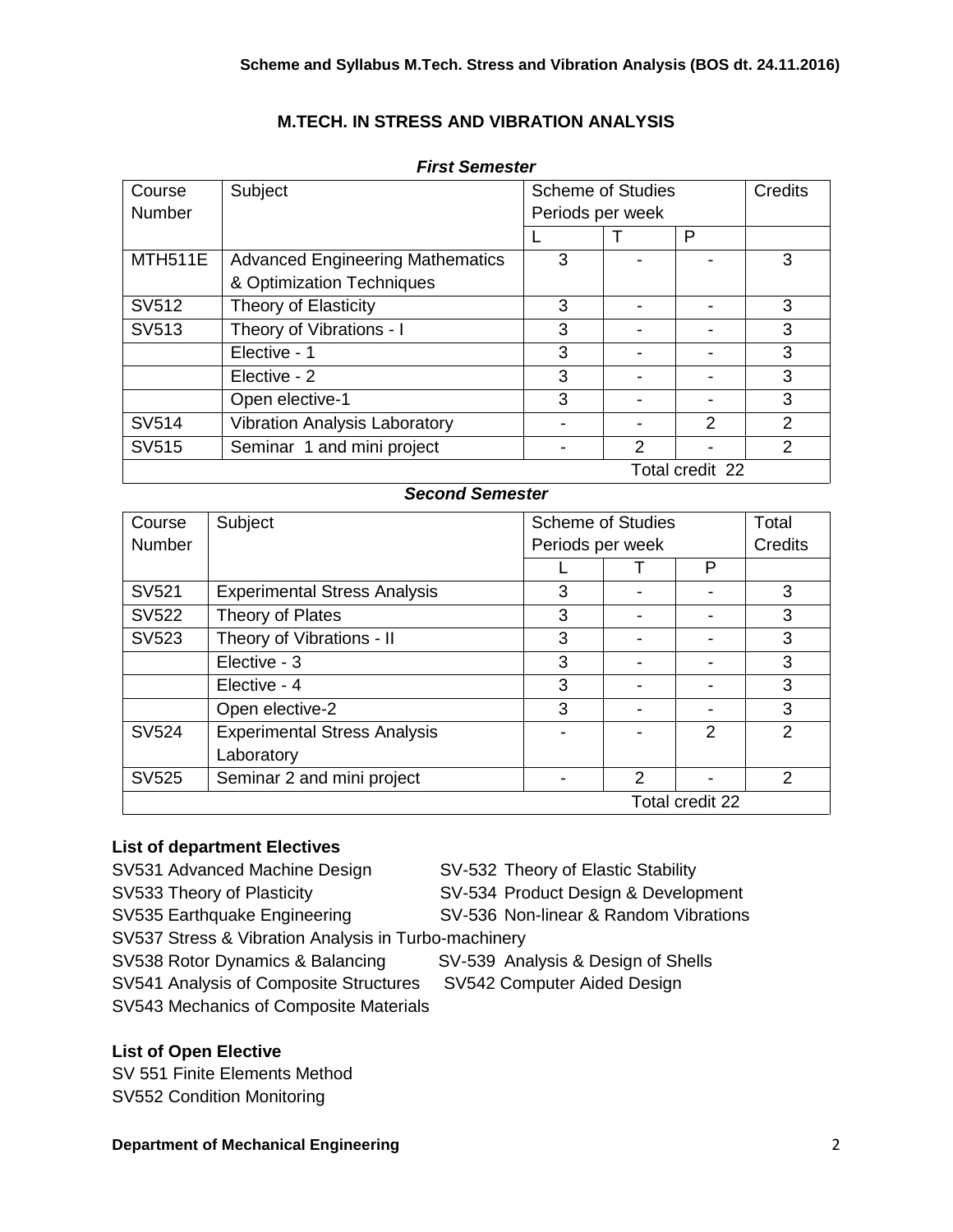## **SYLLABUS**

## **MTH 511E ADVANCED ENGINEERING MATHEMATICS & OPTIMIZATION TECHNIQUES**

Numerical Methods: Solution of algebraic and transcendental equations, Solution of linear simultaneous equations, finite differences, Interpolation and Extrapolation, Inverse Interpolation, Numerical differentiation and integration, Numerical solution of ordinary and partial differential equations.

Introduction to optimization by linear programming, solution by graphical and simplex method, concept of degeneracy and duality, artificial variable techniques-Big-method, transportation and assignment problem.

- 1. Numerical Methods for Engineers Stevan C. Chapra and Raymond P Canale. 2. Numerical Methods for Engineers Iyengar and M.K.Jain. 3. Operation Research S.D.Sharma.
- 4. Numerical Optimization Techniques with Applications Suresh Chandra.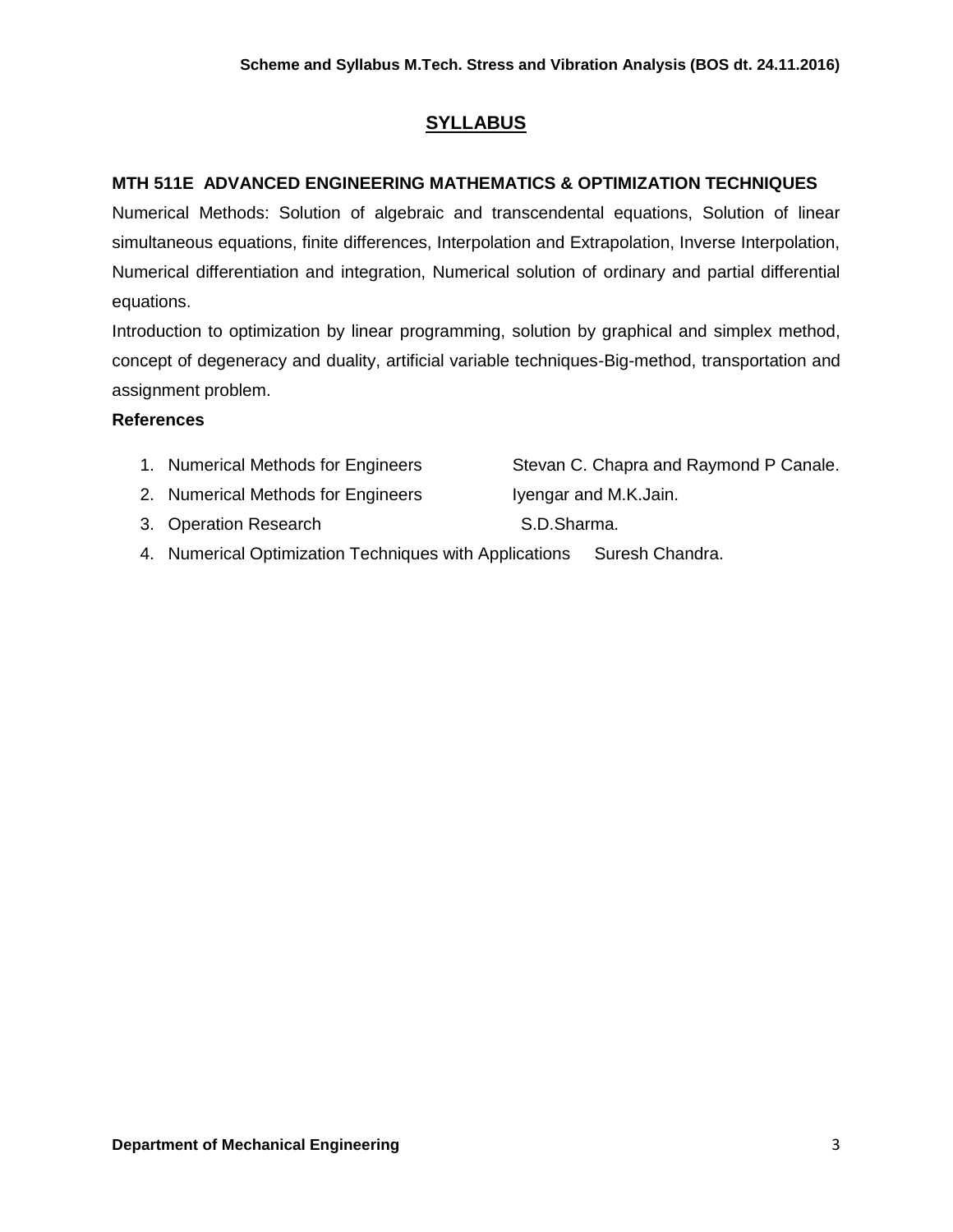## **SV512 THEORY OF ELASTICITY**

State of stress and strain at a point in two and three dimensions, stress and strain invariants, Generalized Hooke's law, Plane stress and plane strain problems, equations of equilibrium, boundary condtions, compatibility equations, two dimensional problems in Cartesian coordinates, solution by Airy's stress function, Saint Venant's principle, solution of beam problems, two dimensional problem in polar coordinates, general equations, stress distributions symmetrical about an axis, pure bending of curved beam, stress concentration, problem of torsion, membrane analogy method.

- 1. Theory of elasticity Timoshenko & Goodier
- 2. Theory of elasticity Sadhu Singh
- 3. Structural Analysis L S Negi and R S Jangid
- 4. Structural Analysis P Dayaratnam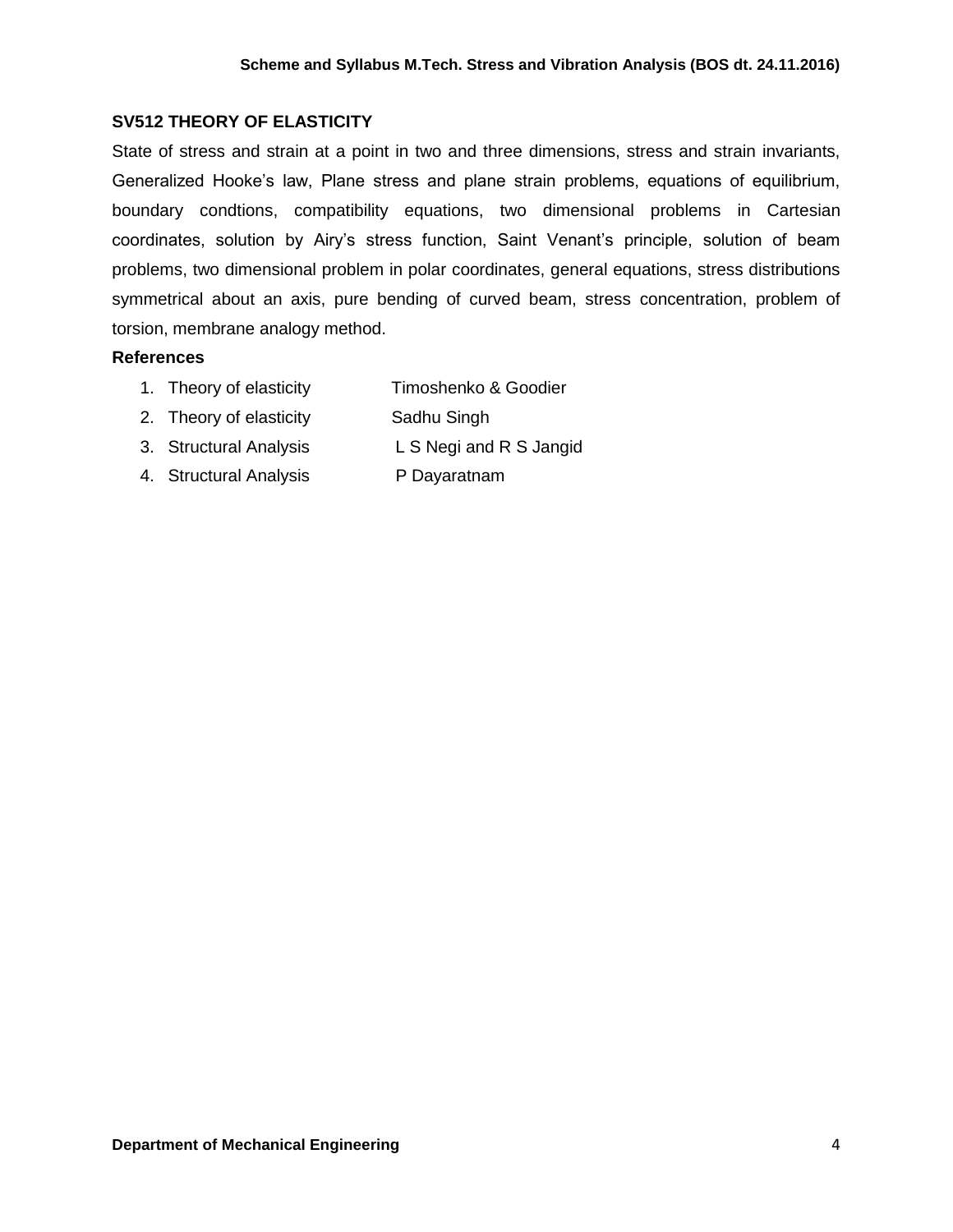#### **SV 513 THEORY OF VIBRATIONS 1**

Elements of a vibrating system. Free vibration of single-degree of freedom linear systems. Methods of vibration analysis: Energy method, Newton's method & Rayleigh method. Differential equations of motion for first order and second order linear systems. Transverse vibration of beams. Damped free vibration, viscous, coulomb damping dry friction logarithmic Decrement.

Forced Vibration of single degree of freedom linear systems. Response of first orders systems to harmonic excitation. Frequency response. Response of second order systems to harmonic excitation.

Harmonic motion of the base, vibration isolation, transmissibility, force transmission to foundations. Vibration measuring Instruments eg. Scismic mass, vibrometer, Accelerometer. Energy dissipation. Forced vibration with coulomb hystersis or structural & viscous damping.

Torsional vibration of one, two and three rotor system. Equivalent shafting. Torsional vibration of a geared system. Torssional vibration with harmonic excitation. Critical speed of a shaft having a single disc and multiple disc with damping. Rotating unbalance, whirling of rotating shafts.

- 1. Theory of Vibration with Application Thomson.
- 2. Mechanical vibration V.P.Singh
- 3. Mechanical vibration Schaum Series.
- 4. Mechanical Vibrations G.S. Grover & Nigam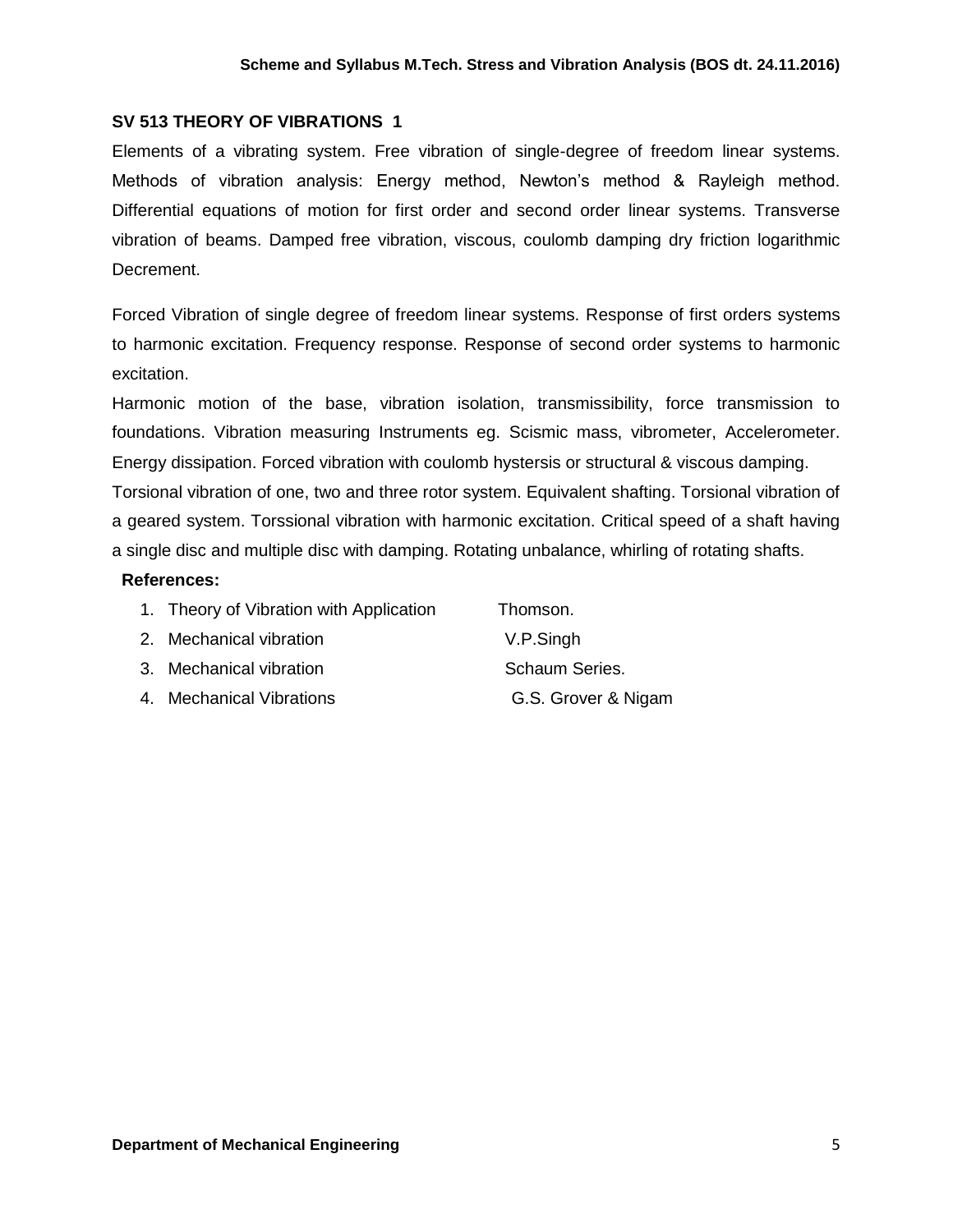#### **SV 514 VIBRATION ANALYSIS LABORATORY**

Uses of pick-ups, oscillator and amplifiers for measurement of vibration and acceleration. Recording instruments. Studies in damping behaviour. Mechanical models.

#### **SV515 SEMINAR 1 & MINI PROJECT**

Students have to collect a International Journal paper on the topics of their interest, prepare a write up and present with suitable demonstration by software or experimental work. Evaluation will be based on relevant topic student has studied, communication skill and reporting/documenting procedure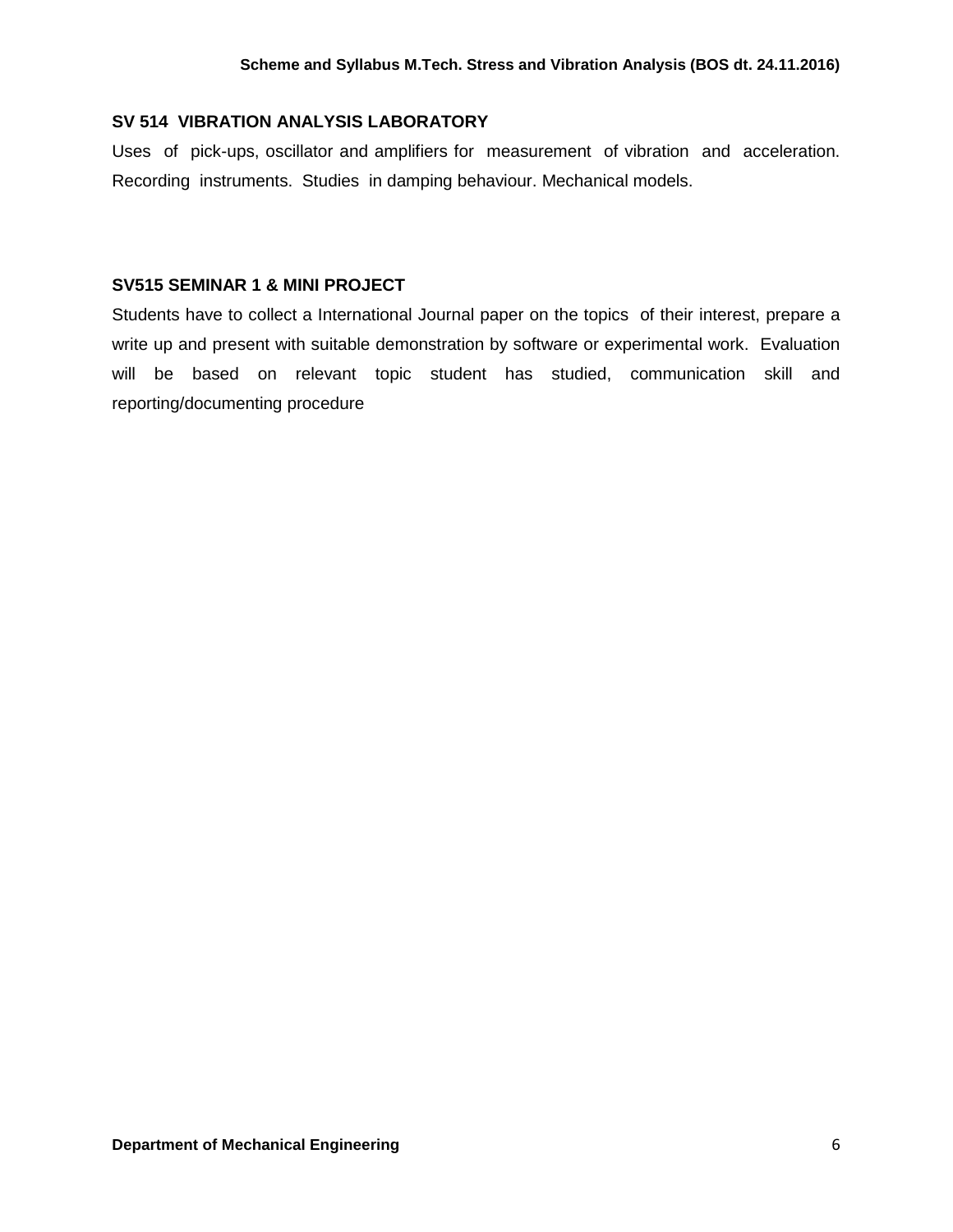## **SECOND SEMESTER**

## **SV 521: EXPERIMENTAL STRESS ANALYSIS**

Types of strain gauges, resistance wire strain gauges, materials and cementing methods, temperature compensation, circuits and measuring techniques, strain gauge rosettes, testing and selection of gauges, mounting and installation of electrical resistance gauges Photoelasticity, polariscope and its elements, isoclinics and isochromatics, stress optic law, compensation techniques, methods to evaluate principal stresses, photoelastic materials, threedimensional photoelasticity, stress freezing and slicking method.

Brittle coating methods and its application in evaluation of stresses

- 1. Experimental Stress Analysis Dally and Riley.
- 2. Experimental Stress Analysis J. Srinath.
- 3. Experimental Stress Analysis A. Mubeen.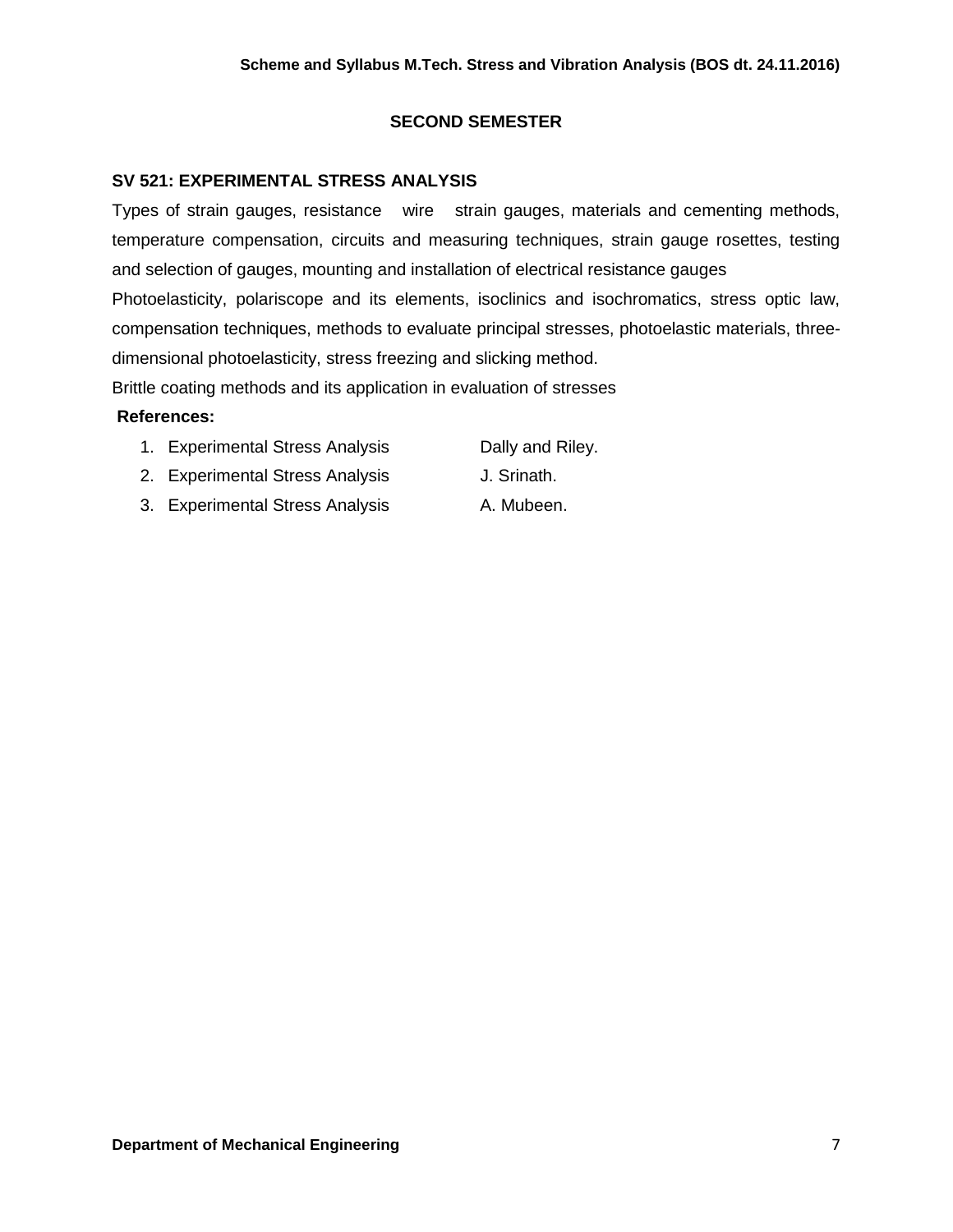## **SV 522 THEORY OF PLATES**

The Differential equation of bending of a thin plate, boundary conditions for simply supported, fixed and free edges, Rectangular plates with different boundary conditions, Navier solution, Levy's solution, solution for different loading conditions such as UDL, hydrostatic, point load and partially loaded plates.

Thin plates with built-in edges, Strain energy stored in plate, energy method for solution, Numerical methods- Finite difference method for stress analysis of plate. Bending of circular plates,differential equation in polar coordinates and boundary conditions. Solution of symmetrical loaded circular plates.

#### **References:**

1. Theory of plates & shells Timoshenko

2. Stresses in plates and shells U.C. Ugural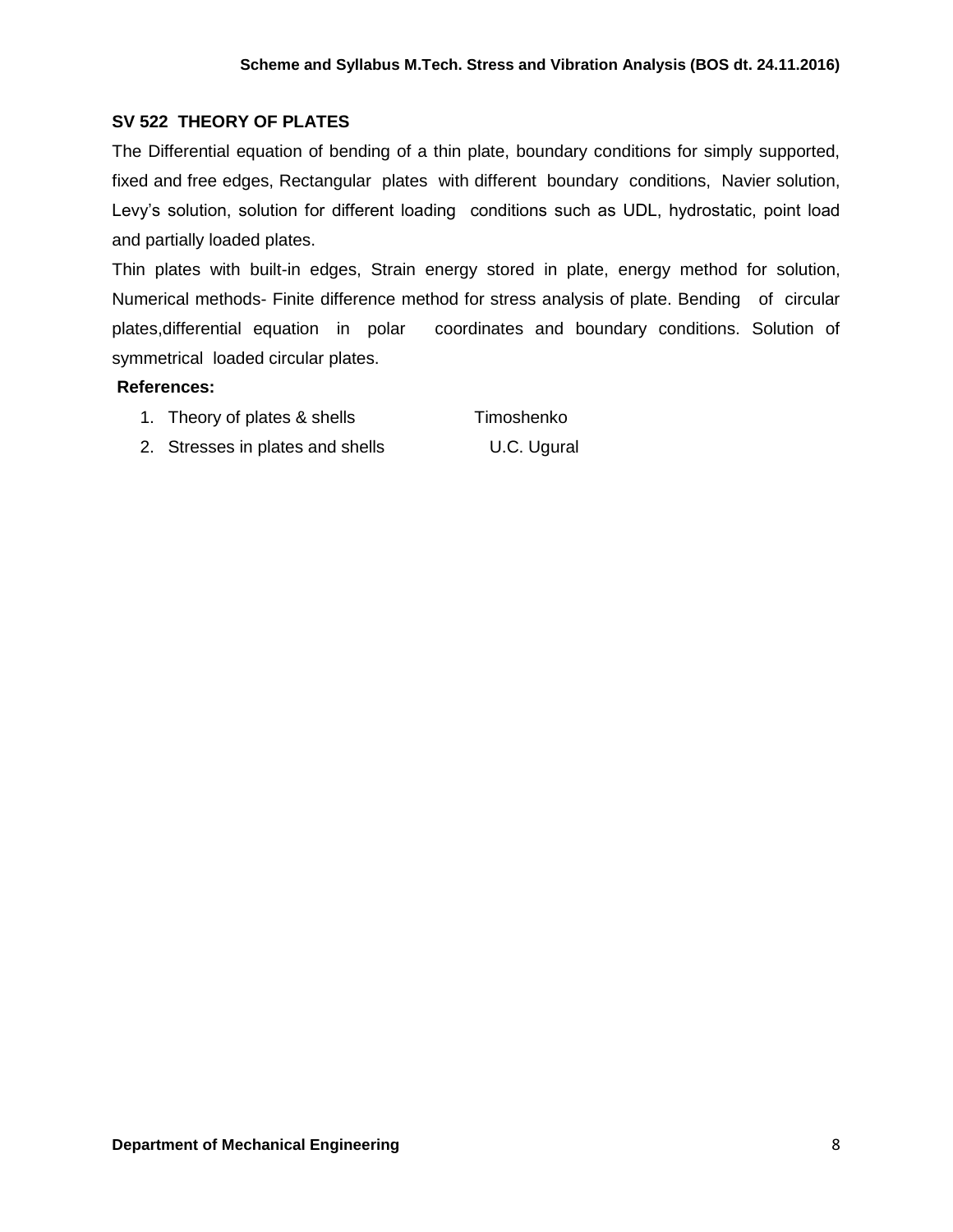## **SV 523: THEORY OF VIBRATIONS 2**

Transient & self-excited vibrations, Numerical methods for multidegree of freedom systems. Influence coefficients Dunkerlay's method, matrix iteration method. Orthogonality of principal modes. Comparison of behaviour between linear & non-linear systems. Eigen value & eigen vector. Holzer method for three and multi rotors and branched torsional systems. Mykelstad method, Stodola Method, Effect of shear deformation and rotary inertia.

Vibration of continuous, longitudinal transverse and torsional systems. Vibrations of plates and shells. Static and dynamic balancing of Rotors. Balancing of thin discs. Field balancing of long rotors. Vibration Analysis by FEM.

#### **References:**

- 1. Vibration Problems in engineering S.Timoshenko & Young
- 2. Elements of Vibration-Analysis L.Meirovitch.
- 
- 4. Theory of Vibration Thomson

3. Mechanical Vibration F.S. Tse, Morse & Hinkle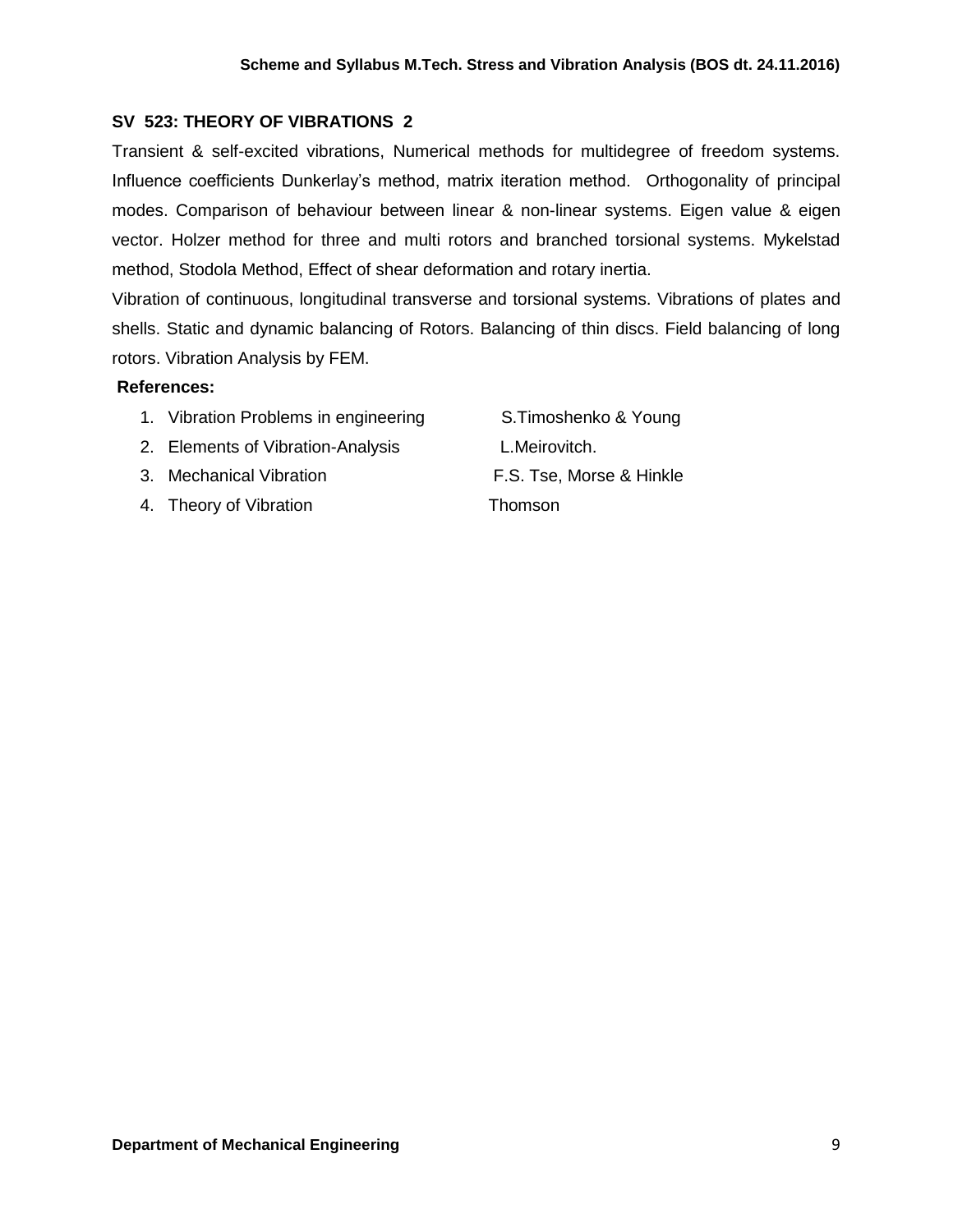#### **SV524 EXPERIMENTAL STRESS ANALYSIS LABORATORY**

Use of strain gauges for determination of stress and forces. Load cells, strain indicators, CRO, Oscillograph and recorders for dynamic strain measurements. Photoelasticitydetermination of isoclinics and isochromatics and photography. Material calibration. Reflection polariscope. Brittle coating and Moire's fringes studies. NDT methods

#### **SV525 SEMINAR 2 & MINI PROJECT**

Students have to collect a International Journal paper on the topics of their interest, prepare a write up and present with suitable demonstration by software or experimental work. Evaluation will be based on relevant topic student has studied, communication skill and reporting/documenting procedure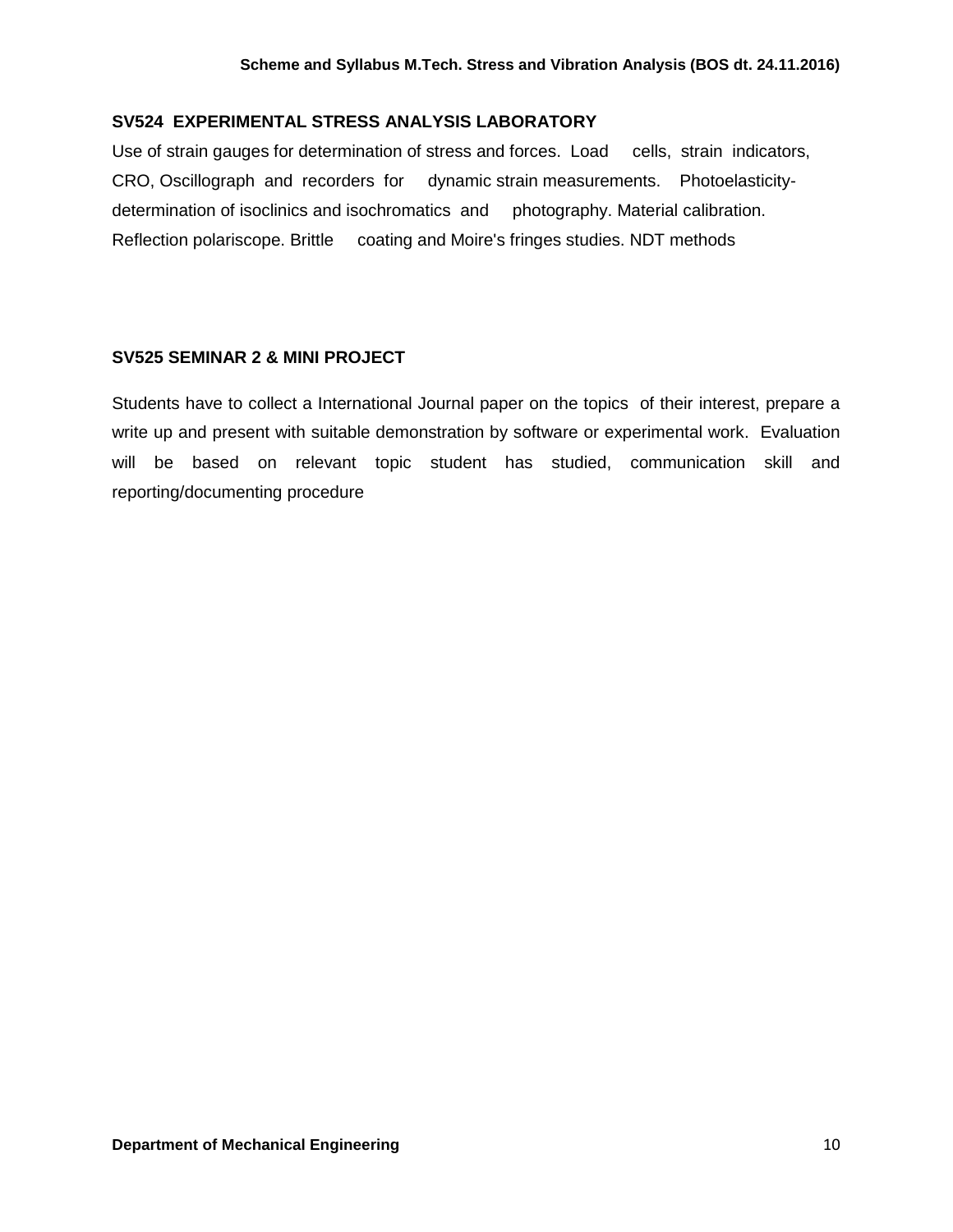## **DEPARTMENT ELECTIVES**

## **SV531 ADVANCED MACHINE DESIGN**

General consideration for design of machine elements. Types of loadings. Criteria for failure. Distinction between design approaches for static and fatigue loading and their influences on design criteria. Designing against fatigue, creep and impact loading.

Stress concentration and stress concentration factors. Residual stresses and their determination.

Types of drives. And their relative merits. Belt drives – design and performance. Chain drive. Gear drives. Strength of gear tooth surface. Beam strength. Strength, deflection and design of shafts.

Selection of bearings. Gear drive housing. Fluid power systems, pumps and accessories, circuit design and applications. Step less drives, P.I.V. drives. Power transmission in machine tools.

Stress intensification in presence of sharp notches and cracks. Design of machine elements in presence of cracks.

## **References**

| 1. Advanced Machine Design       | Mubeen  |
|----------------------------------|---------|
| 2. Mechanical Engineering Design | Shigley |

**Department of Mechanical Engineering 11 and 2008 12 and 2008 12 and 2008 12 and 2008 12 and 2008 12 and 2008 12 and 2008 12 and 2008 12 and 2008 12 and 2008 12 and 2008 12 and 2008 12 and 2008 12 and 2008 12 and 2008 12 a**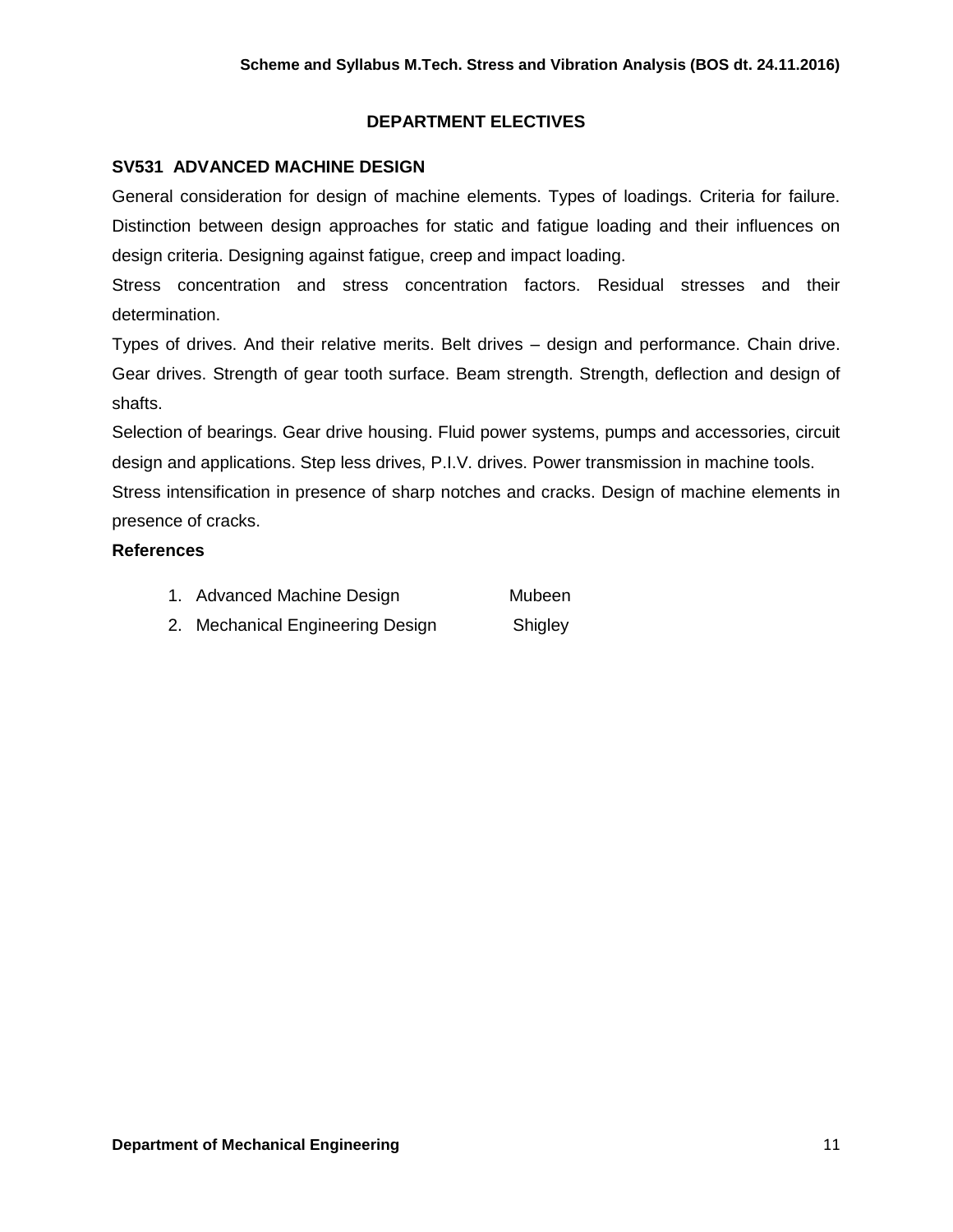## **SV 532 THEORY OF ELASTIC STABILITY**

Differential equations for beam-columns, beam-column with concentrated lateral load, beam column with built-in ends, beam-columns with elastic restraints Elastic buckling of bars under axial loading, Energy method, Alternate form of the differential equation for determining critical loads.

Inelastic buckling of bars, Inelastic bending, Inelastic buckling of bars with end condition. Buckling of rings & curved bars. Bending of thin curved bar with a circular axis. Effect of uniform pressure on bending of a circular ring Buckling of thin plates. Methods of calculation of critical loads. Buckling of simply supported rectangular plates. Buckling of shells, symmetrical buckling of a cylindrical shells.

#### **References**

1. Theory of Elastic Stability **Theory of Elastic Stability Timoshenko and Gere**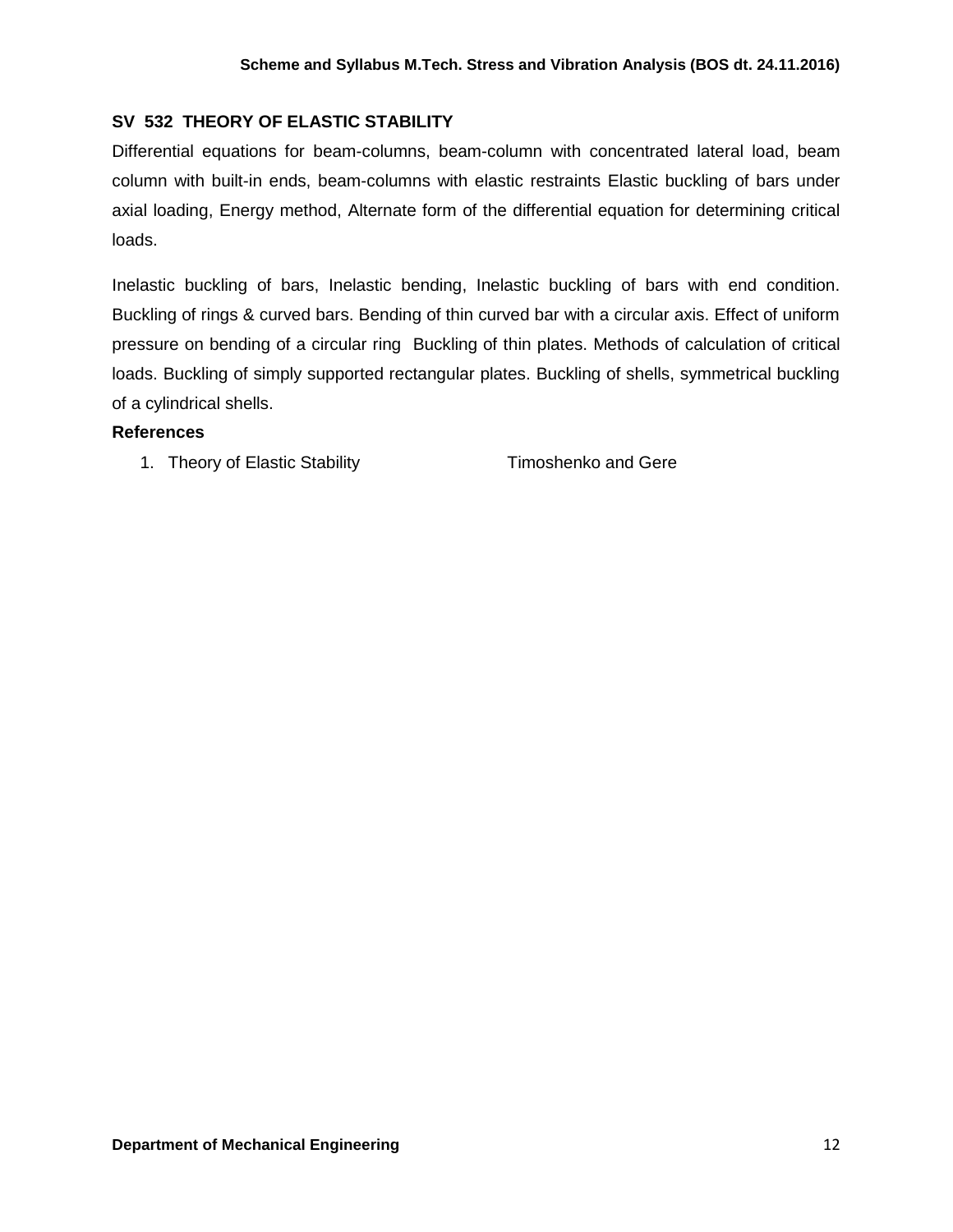## **SV533 THEORY OF PLASTICITY**

Plastic behavior, true stress and true strain, temperature and strain rate effects, Mechanism of plastic deformation, stress invariants, deviatoric stress, Elastic plastic stress-strain relations, yield and flow conditions, Von Mises yield criterion and determination of constants, flow rule, Generalized stress and generalized strain increment, Tresca yield criterion, Hill yield criteria Plastic Anisotropy, slip line field theory,  $\alpha$  and  $\beta$  lines, stress equations, Hencky's first and second theorems, stress discontinuities, Interface with sliding friction, construction of hodograph, Application of slip-line field technique Limit theorem, principle of virtual work, principle of maximum plastic work, lower bound theorem, upper bound theorem

- 1. Introduction to Engineering Plasticity G.K. Lal and N. Venkata Reddy
- 
- 2. Finite Elements in Plasticity: Theory and Practice D.R.J. Owen and E. Hinton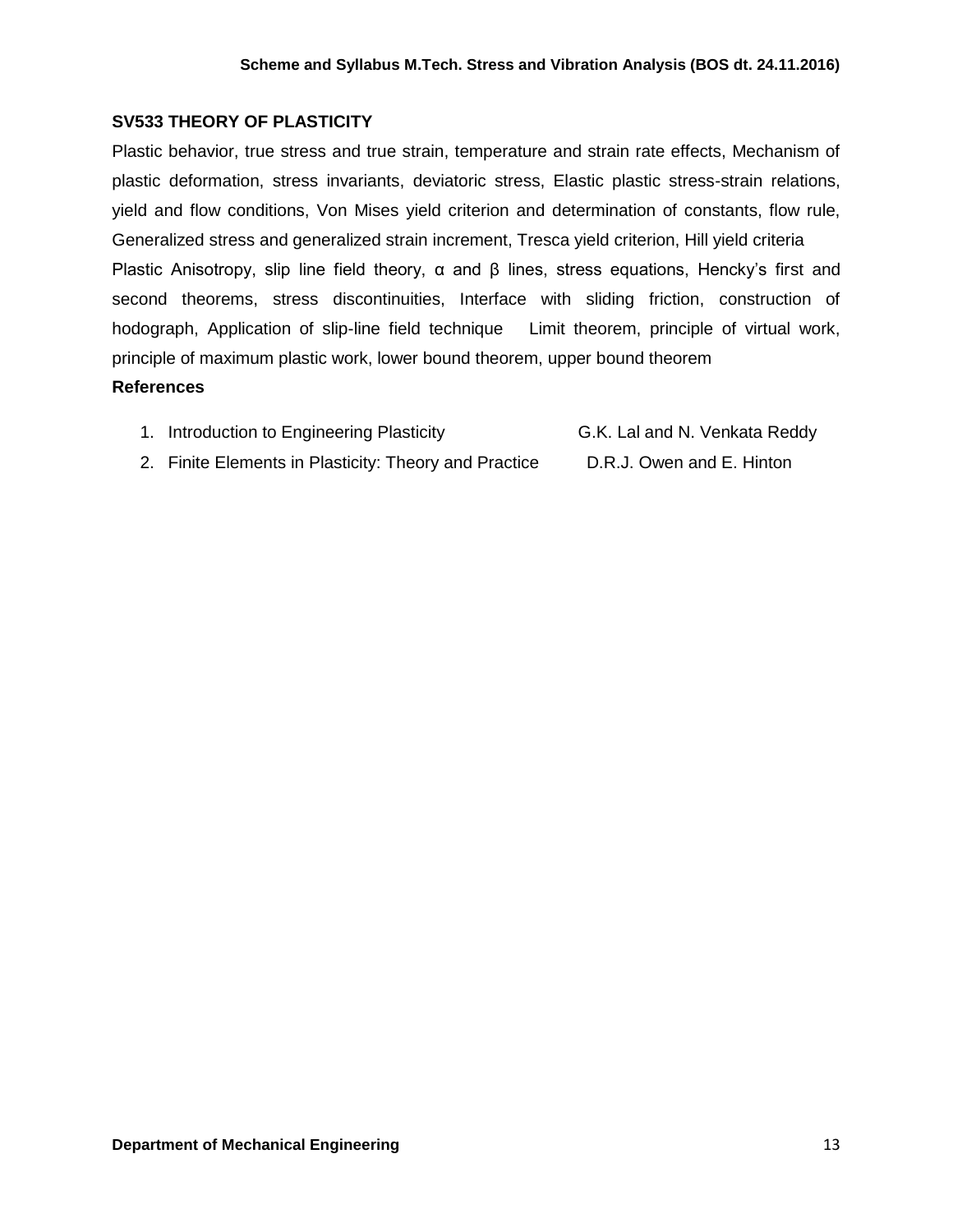## **SV 534 PRODUCT DESIGN & DEVELOPMENT**

Elements of successful product design in their specialist market place. Study of Engineering / Marketing relationship. The buying motivation and perception of industrial buyers. Individual customers, industry and government departments. Presentation of designs to potential customers. Acclerated product development. Variety proliferation. Differential product "fast to market".

Forecasting and market research for a new product. Purchasing and sales procedure. Demand analysis for new product. Intellectual property right. Introduction to IPR laws, nature, types of intellectual property, IPPP as an economic entity. Ddevelopment of IPR copyright, patents, design, trademarks, forms, global IP structure and IPRS in India, Infringement and remedies available, patent search, contractual agreements involving patents. Case studies **References** 

1. Product design and development Karl Ulrich and Steven D Eppinger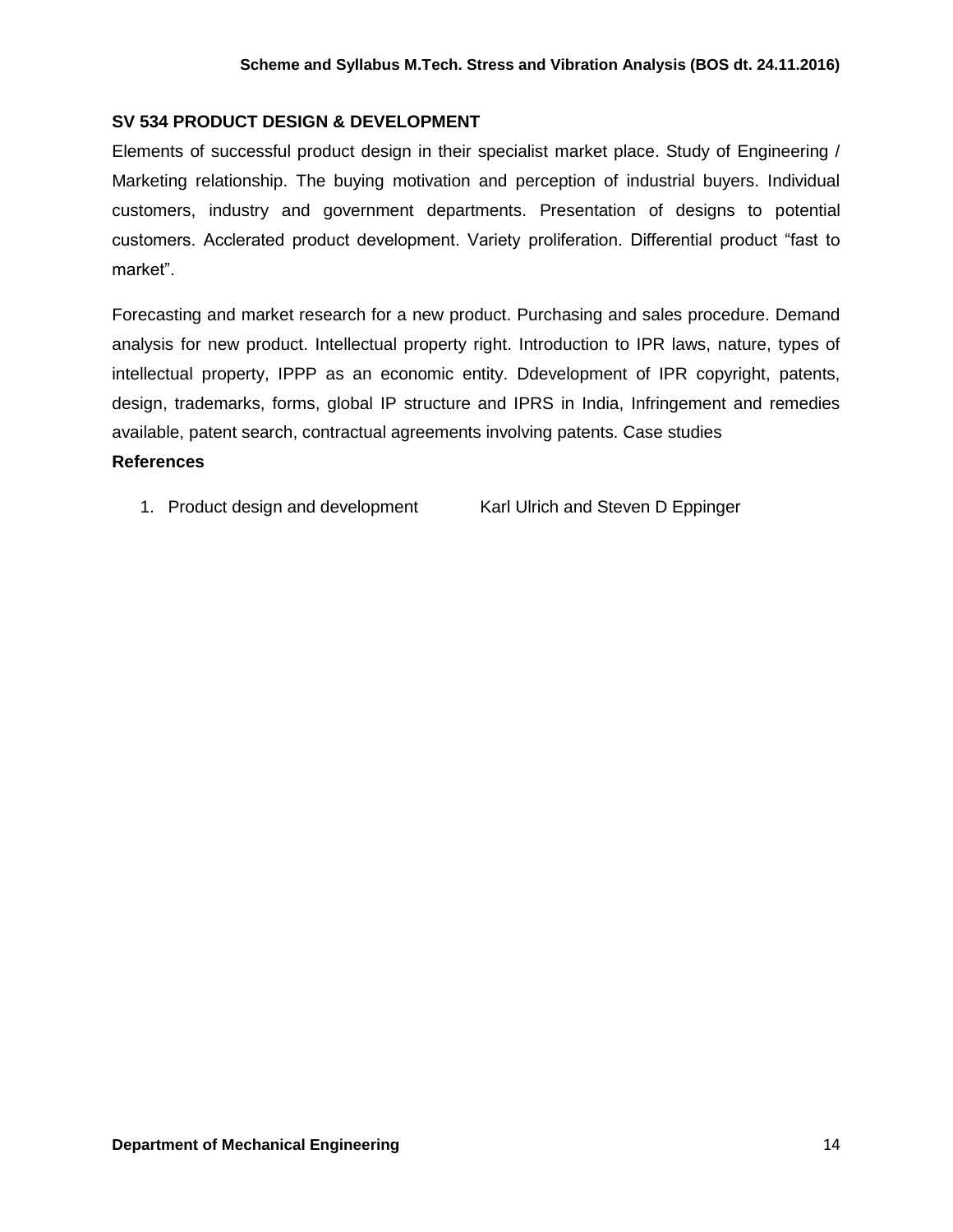#### **SV 535 EARTHQUAKE ENGINEERING**

Elements of seismology: Definitions of the basic terms related to earthquake (magnitude, intensity, epicenter, hypocenter and earthquake waves), measurement of ground motions, Seismic regions, intensity and isosismals of an earthquake, seismic zoning, strong ground motion arrays.

Earthquake effects on structures: Sources of vibration, types of vibrations, degree of freedom (SDOFS/ MDOFS), equation of motion of single and multiple degrees of freedom, dry friction damping and negative damping, forced vibrations of a damped system, system subjected to transient forces

Continuous systems: Free vibration-frequencies and mode shapes, numerical techniques, forced vibration-earthquake excitations.

Earthquake motion and response: Strong motion earthquakes, numerical method for spectra, elastic spectra, concept of response spectra/ average response spectra/ design response spectra, inelastic spectra, evaluation of earthquake forces, IS Code 1893: 2002, effect of earthquake on different types of structures

Concepts of earthquake resistant design: Structural Systems/ Types of buildings, causes of damage, Earthquake resistant design of masonry buildings, Strength and structural properties of masonry, Design consideration Guidelines, Earthquake Resistant Design of R.C.C. Buildings, Material properties, Lateral load analysis, Design and detailing (IS:13920: 1993)

Aseismic design of structures: Design data and philosophy of design, seismic coefficients, multistory buildings, ductility provisions in reinforced concrete construction, water towers, bridges, gravity dams and retaining walls etc.

- 1. Elements of Earthquake Engineering **Frankling State Landard Chandrasekaran**
- 2. Earthquake Engineering **A.K.** Chopra
- 3. Earthquake Resistant of structures **Pankaj Agrawal and Manish** Shrikande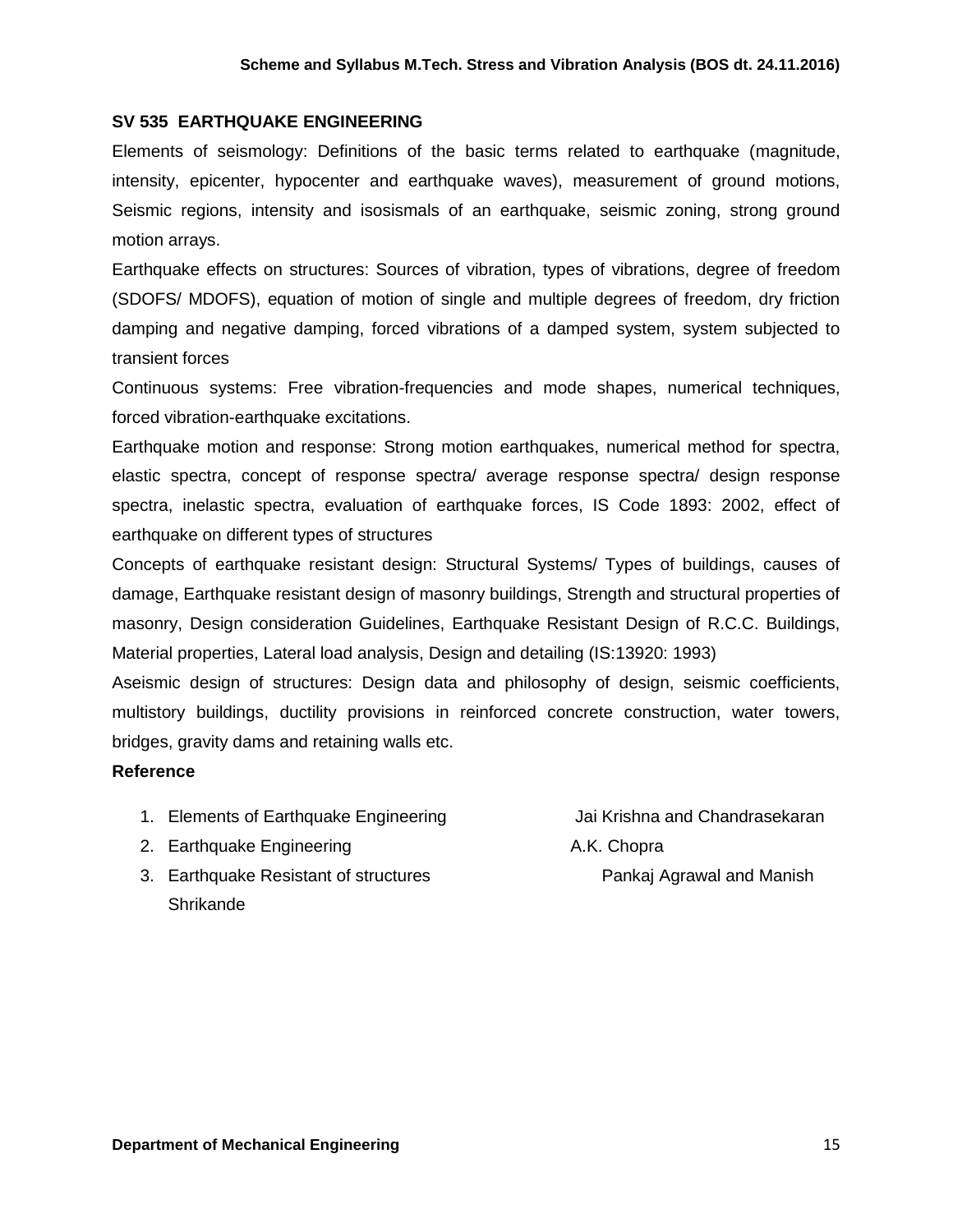#### **SV 536 NON-LINEAR & RANDOM VIBRATIONS**

Definition of non-linear systems and comparison between the behavior of linear and nonlinear systems. Undamped and damped free and forced vibrations. Self excited oscillations, singular points, analytical methods. Stability concept, phase plane plots, limit cycle.

Probability density functions, characteristic functions. Stationary and non stationery random process, ergodic random process. Auto-correlation function. Power spectral density function.

| 1. Non-linear Oscillations          | N. Minorsky.          |
|-------------------------------------|-----------------------|
| 2. Advanced theory of vibrations    | J.S. Rao              |
| 3. Non linear vibrations            | Stoker                |
| 4. Random Vibration                 | J.D. Robson           |
| 5. Application of Random Vibrations | NC Nigam & S.Narayana |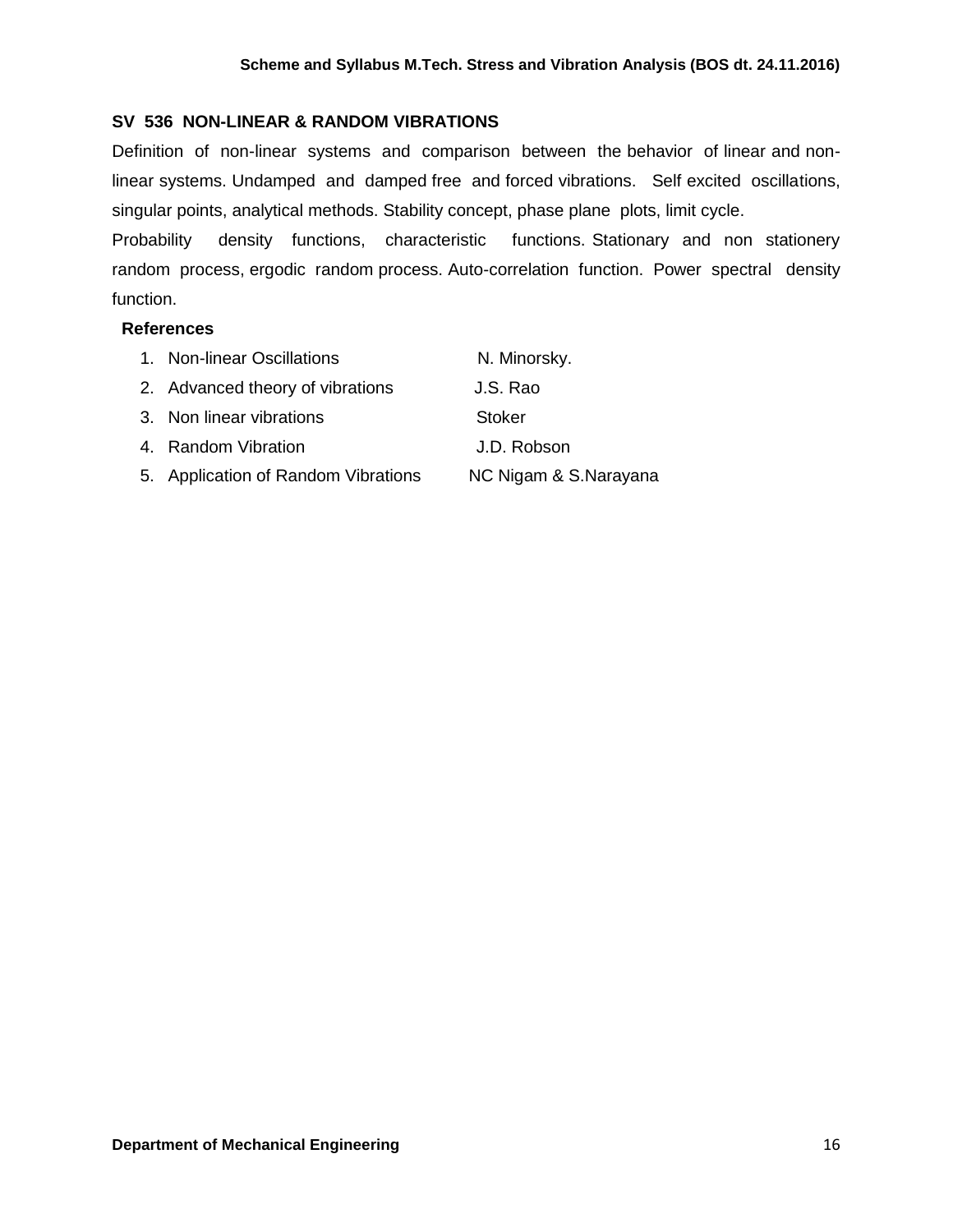## **SV 537 STRESS & VIBRATION ANALYSIS IN TURBO-MACHINERY**

Stresses in rotating discs and blade, disc of uniform strength, temperature stresses, general blade stress equation, blade design for strength. Determination of blade natural frequencies. Coupling of torsional and bending vibrations due to pre-twist and eccentricity of shear center. Effects of rotor speed, disc-coupling, shrouding, lacing wires and geometry on natural frequencies of blades. Root fixing of blades to the disc.

Analysis of aerodynamic forces acting on the blades of gas turbines. Vibration of low aspect ratio blades. Vibration of aircraft wings.

Aerodynamic analysis of wind turbines. Load calculations in wind turbine design. Stress and Vibration analysis of blades, hub and axle and tower in wind turbine.

#### **References**

| 1. Mechanics of Materials Vol. II | E.J.Hearn  |
|-----------------------------------|------------|
| 2. Theory of Vibraations          | Thomson    |
| 3. Advanced Theory of Vibrations  | J.S.Rao    |
| 4. Blaade Vibrations              | J.S.Rao    |
| 5. Wind Engineering Design        | Eaglestone |

## **SV 538 ROTOR DYNAMICS AND BALANCING**

Dynamic of rotating machinery: Critical speeds of rotors, Factors effecting the critical speeds such as gyroscopic action internal damping unequal moments of inertia of shaft section, bearing elasticity and oil film cushioning. Torsional frequencies of multi-mass rotors. Vibration of discs, blades and propeller which affect the rotor motion.

Stability of rotors under various influences: stability of rotors on elastically mounted supports and combined effect of bending and torsion. Resonance vibration of rotors with non-linear factors taken into account stability of rotors in flow medium. Sources of unbalance in rotors, balancing machines, machines, balancing criteria, specification and tolerances. Balancing in two planes correction methods used in industries, cradle balancing of rigid rotors, automatic balancing field balancing of rotors

#### **References**

1. Rotor Dynamics J.S. Rao.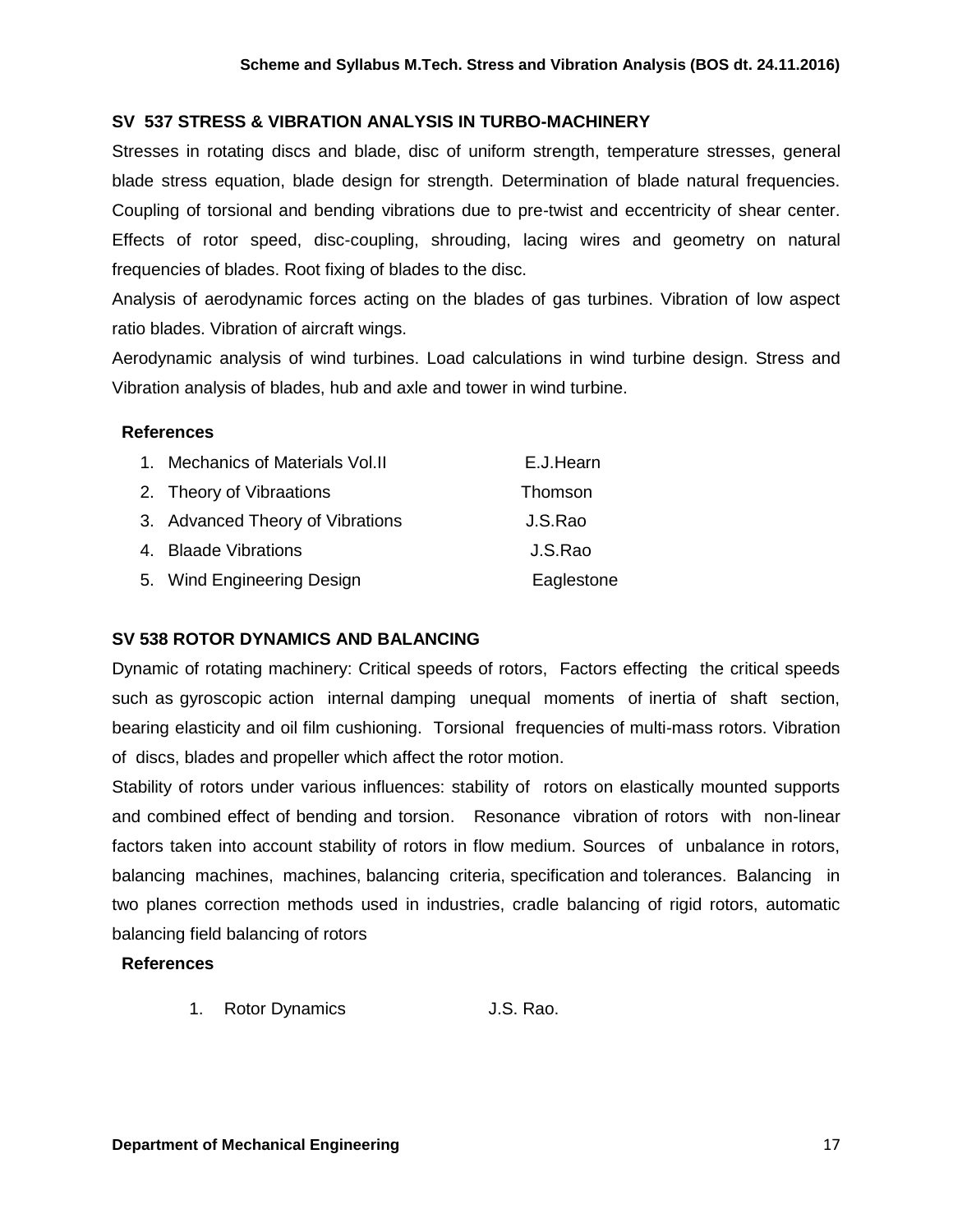#### **SV539: ANALYSIS & DESIGN OF SHELLS**

Terminology related to theory of shells. Construction of shells of single and double curvature, shells of translation or rotation. Equation of bending of shells, equilibrium and compatibility equations. Stress, strain and displacement equations. Solution of cylindrical shells. Software for shells. Design aspects of shells

- 1. Theory of plates and shells S.Timoshenko.
- 2. Stresses in plates and shells U.C. Ugural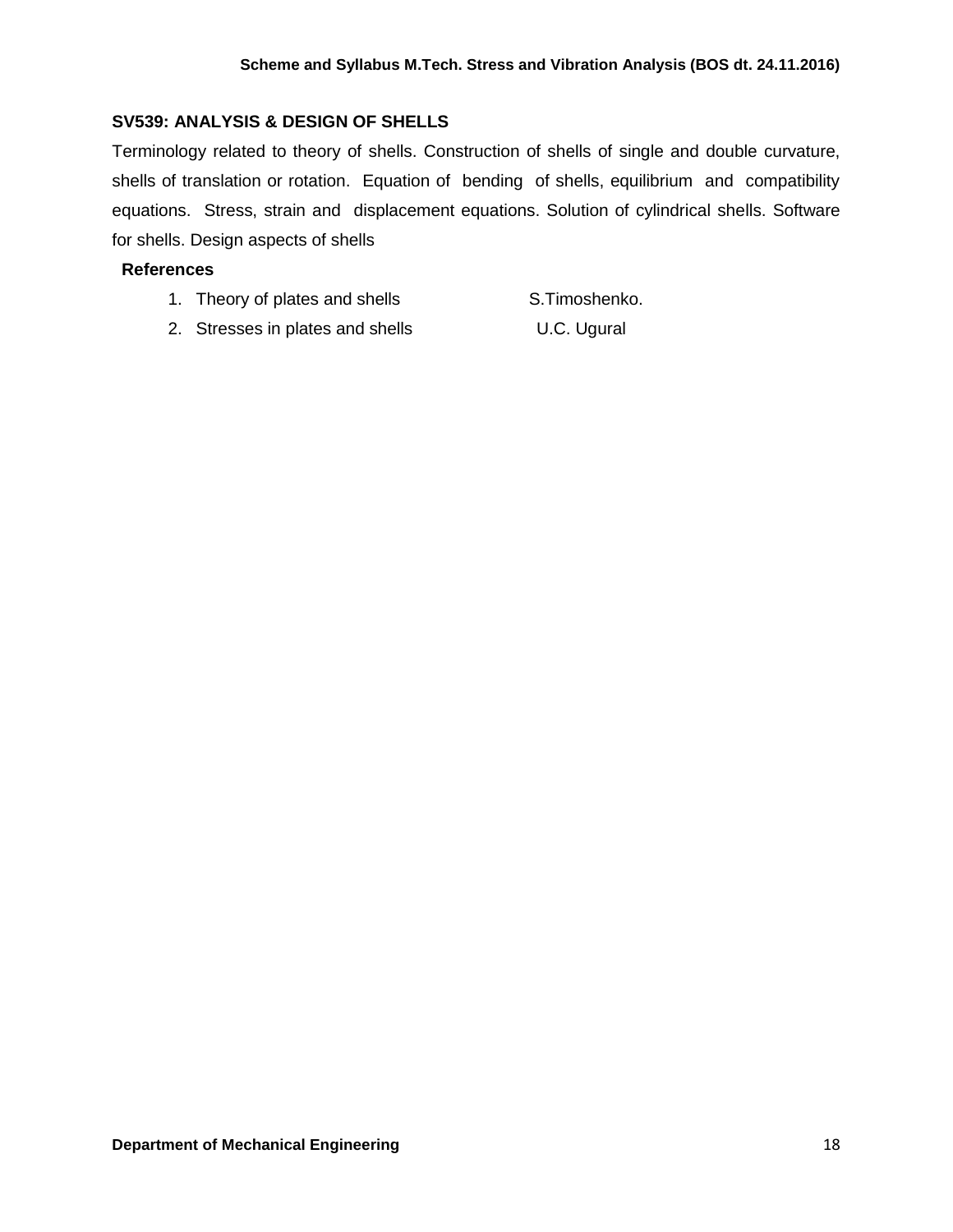## **SV 541 ANALYSIS OF COMPOSITE STRUCTURES**

Equations of anisotropic elasticity. Kinematics, Kinetics, thermodynamic and constitutive equations. Thermo elasticity, Electro elasticity and hygro thermal elasticity. Virtual work principles and variational methods. Classification of structural theories for composite plates. Classical Laminated Plate Theory. Lamina constitutive relations. Laminate constitutive equations. First order laminated plate theory. Shear correction factor, laminate stiffness, symmetric and anti symmetric laminates. Quasi isotropic laminates.

One dimensional analysis of laminated plates. Analysis of laminated beams.

Analysis of specially orthotropic plates. Bending of rectangular plates with various boundary conditions. Vibrations of composite plates. Transient analysis. Analytical solutions of rectangular plates using CLPT and FSDT. Finite Element Analysis of Composite plates. Refined theories of laminated composite plates.

#### **References**

1. Mechanics of laminated composite plates **J.N.Reddy** 

## **SV542 Computer Aided Design**

Computer aided design, hardware and software in CAD, solid modeling in CAD, computer graphics, generation of lines, curves, surfaces, two and three dimensional transformations, optimization methods, Integration of CAD and CAM, robotics, computer integrated systems, production management, NC programming, computer control, CAE systems and project management, computer aided project planning

#### **References**

- 
- 2. OPTIMIZATION FOR ENGG. DESIGN KALYANMOY DEB

1. CAD/CAM Mikell P.Groover & E.W. Zimmers, Jr.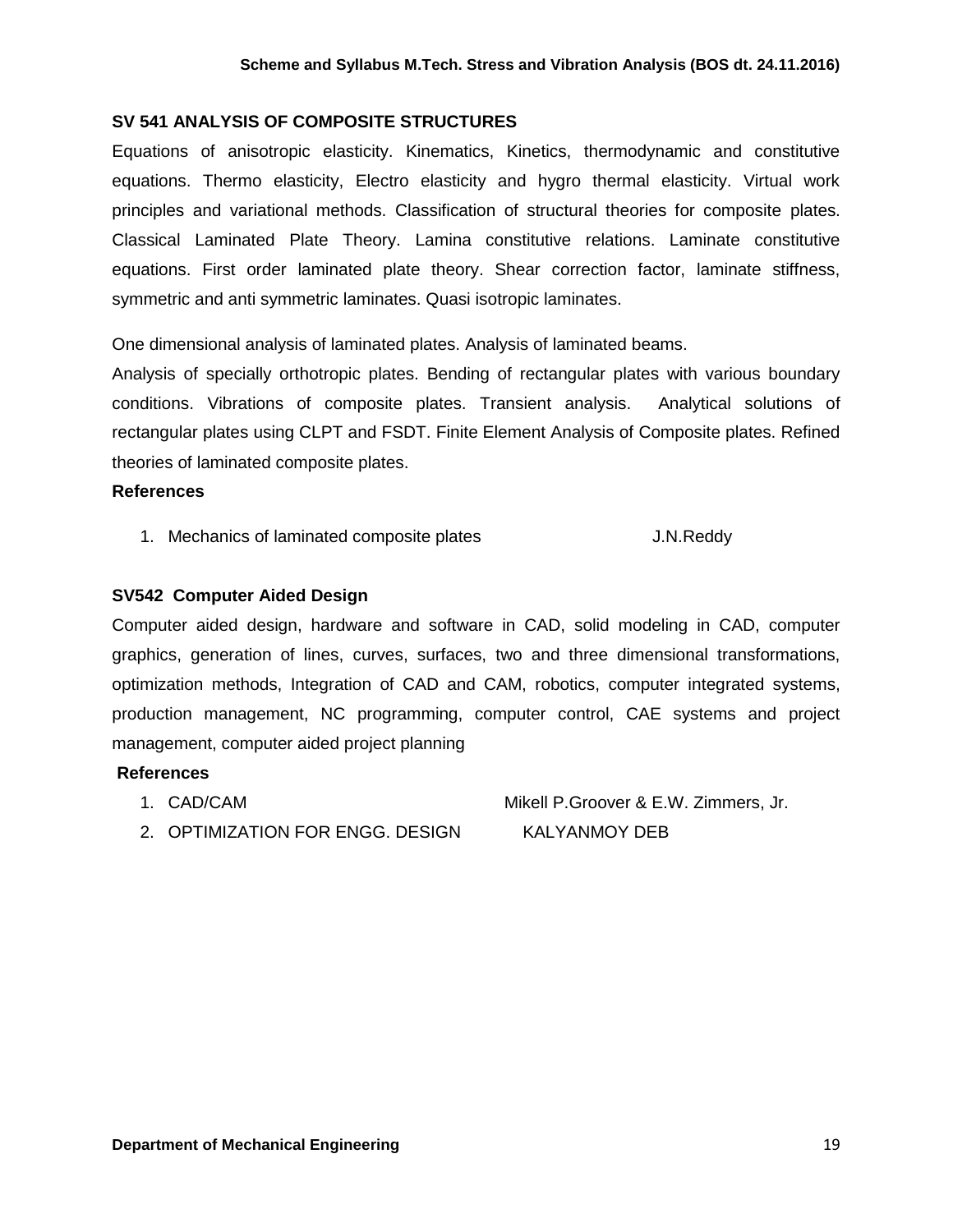## **SV543 MECHANICS OF COMPOSITE MATERIALS**

Classification and characteristics of composite materials, Mechanical Behaviour of composite materials. Lamina and Laminates. Manufacture of Laminated fiber – reinforced. Composite Materials.

Macromechanical behaviour of lamina, stress strain relations for anisotropic, orthotropic and isotropic materials. Engineering constants. Stress strain relation for plane stress in orthotropic materials. Invariant properties.

Strength of an orthotropic lamina, Experimental determination of strength, Biaxial strength theories: Maximum stress theory, Maximum strain theory, Tsai-Hill theory and Tsai-Wu theory.

Classical Lamination theory. Special cases of laminate, stiffnesses, strength of Laminates. Design of Laminates.Bending buckling and vibration of laminated plates. Governing equation. Deflection & buckling. Vibrations.

**References:** Mechanics of Composite Materials **R.M. Jones.**